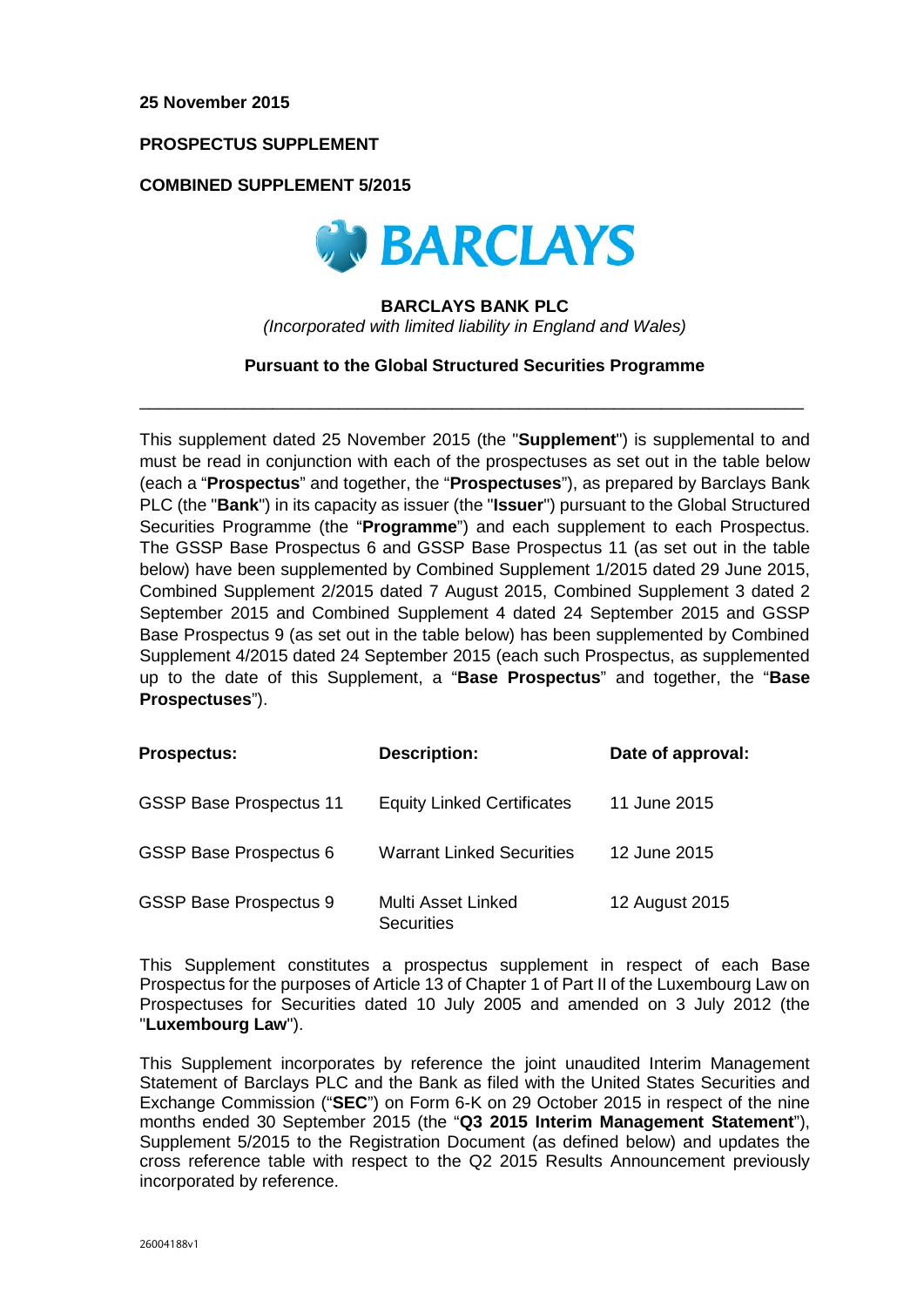The purpose of this Supplement is also to update certain sections of the Base Prospectuses as a result of the release of the Q3 2015 Interim Management Statement.

## **(a) Amendments to the Summary**

In respect of each Prospectus, the information in the third column of Element B.12 of the Summary on pages:

11 of GSSP Base Prospectus 6;

12 of GSSP Base Prospectus 9; and

10 of GSSP Base Prospectus 11

shall be updated by the following language:

"Not Applicable: there has been no significant change in the financial or trading position of the Bank Group since 30 September 2015."

(b) Changes to the Directors

On 28 October 2015, the Company and the Bank announced the appointment of James E. Staley as Chief Executive Officer of the Company and the Bank. Mr Staley will take up his role, and join the Boards of the Company and the Bank as a Director, with effect from 1 December 2015. Mr McFarlane's function will revert to Chairman as at 30 November 2015. Crawford Gillies joined SSE plc as Senior Independent Director in June 2015. Dambisa Moyo joined Seagate Technology as Non-Executive Director in October 2015. Sir Michael Rake was appointed Chairman of Worldpay Group PLC in July 2015.

# **(c) Updates to Information Incorporated by Reference**

(i) In respect of each Base Prospectus, the following shall be included in the list of documents incorporated by reference under paragraph 1 (*Source documents*):

'the joint unaudited Interim Management Statement of Barclays PLC and the Bank as filed with the SEC on Form 6-K on 29 October 2015 in respect of the nine months ended 30 September 2015 (the "**Q3 2015 Interim Management Statement**"); and

Supplement 5/2015 to the Registration Document (as defined therein), dated and approved by the FCA on 25 November 2015 ("**Supplement 5/2015 to the Registration Document**").'

(ii) In particular, under paragraph 2 (*Information incorporated by reference*), the following sections set out the cross reference table with respect to the Q3 2015 Interim Management Statement, Supplement 5/2015 to the Registration Document and the Q2 2015 Results Announcement respectively and shall be incorporated by reference into each Base Prospectus. For the avoidance of doubt, information in the Q3 2015 Interim Management Statement, Supplement 5/2015 to the Registration Document and the Q2 2015 Results Announcement which is not set out below is not incorporated by reference into the Base Prospectus, unless previously stated as incorporated by reference by previous supplement: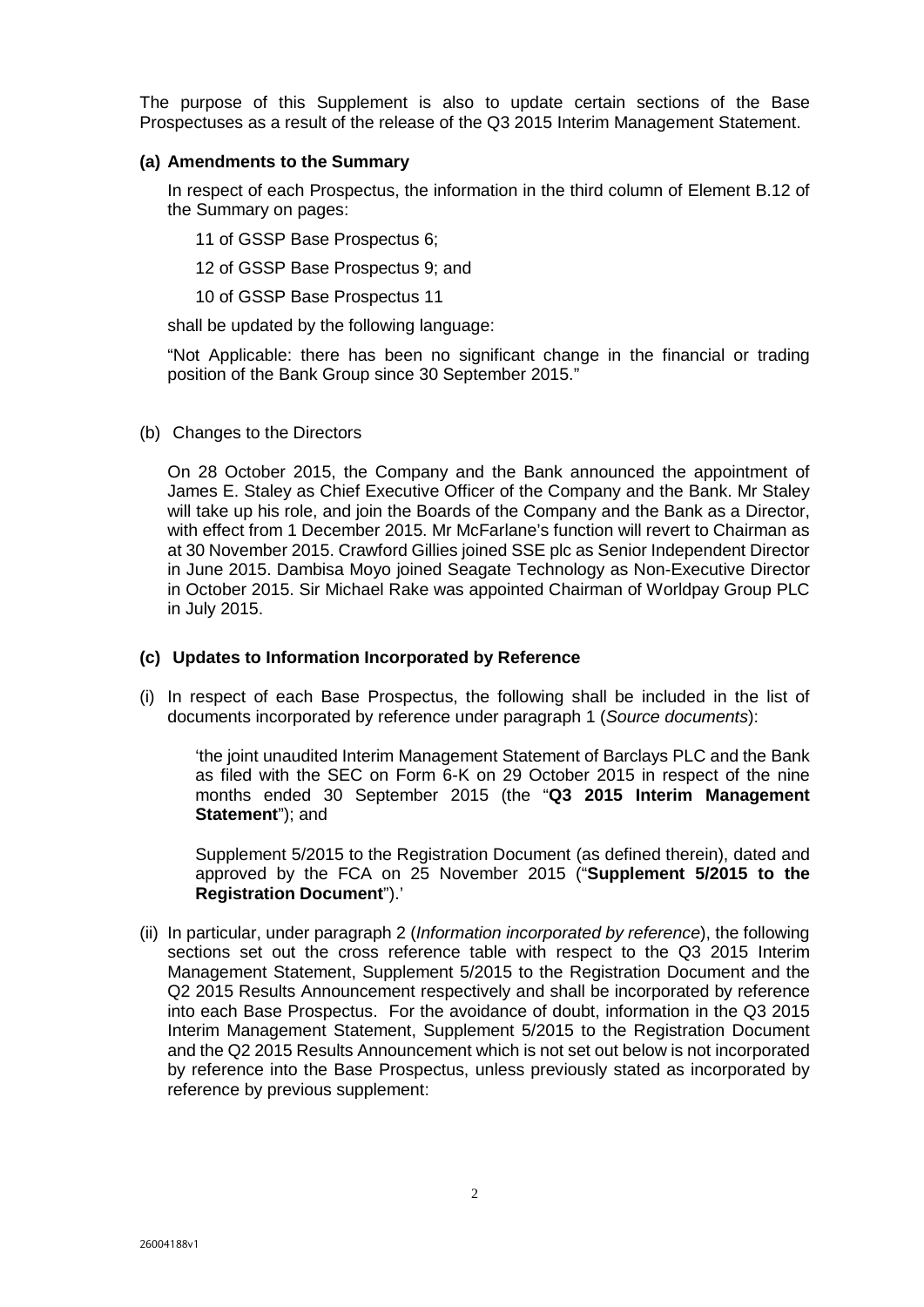# 1.1 *Interim Management Statement*

| Performance Highlights                      | Pages 1 to 3   |
|---------------------------------------------|----------------|
| Group Performance Review                    | Pages 4 to 6   |
| <b>Results by Business</b>                  | Pages 7- to 11 |
| <b>Quarterly Results Summary</b>            | Pages 12 to 13 |
| <b>Quarterly Core Results by Business</b>   | Pages 14 to 17 |
| Performance Management                      | Pages 18 to 20 |
| Returns and equity by business              | Pages 18 to 19 |
| Margins and balances                        | Page 20        |
| Condensed Consolidated Financial Statements | Pages 21 to 23 |
| Capital                                     | Pages 24 to 25 |
| Leverage                                    | Page 26        |
| Shareholder Information                     | Page 27        |

| Appendix 1- Glossary                                              | Page 28 to 51 |
|-------------------------------------------------------------------|---------------|
| From the Supplement 5/2015 to the Registration<br><b>Document</b> |               |
| Updates to Risk Factors                                           | Pages 1 to 2' |
| From Exhibit 99.1 to the Q2 2015 Results Announcement             |               |
| Executive Chairman's Review                                       | Page 5        |

The information incorporated by reference, either expressly or implicitly, into i) the Q3 2015 Interim Management Statement and ii) the Supplement 5/2015 to the Registration Document do not form part of this Supplement and/or each Base Prospectus.

Information in i) the Q3 2015 Interim Management Statement and ii) the Q2 2015 Results Announcement and ii) the Supplement 5/2015 to the Registration Document which is not incorporated by reference into each Base Prospectus is either not relevant for the investor or is covered elsewhere in each Base Prospectus or previous supplement.

The Q3 2015 Interim Management Statement may be inspected, free of charge at the registered office of the Issuer; or at http://www.home.barclays/barclays-investor-relations/results-and-reports/results.html.

The 5/2015 Supplement to the Registration Document may be inspected free of charge at http://www.home.barclays/prospectuses-and-documentation/structured-securities/prospe ctuses.html.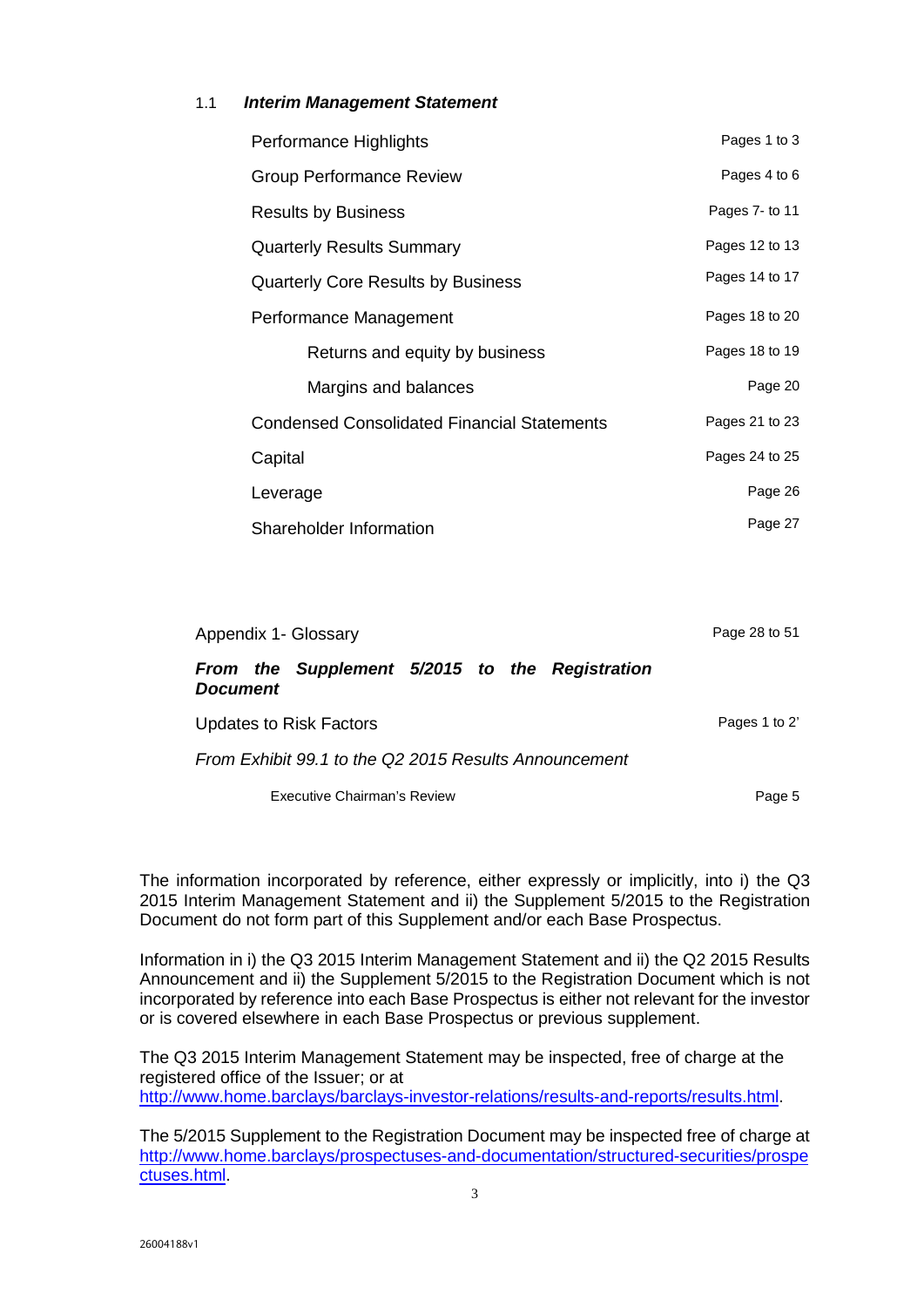The Q2 2015 Results Announcement may be inspected, free of charge at the registered office of the Issuer; or at http://www.home.barclays/barclays-investor-relations/results-and-reports/results.html

## **Updates to General Information**

(i) In respect of each Base Prospectus, the paragraph entitled "Significant Change Statement" under the "General Information" section shall be updated as follows:

## '**Significant Change Statement**

There has been no significant change in the financial or trading position of the Bank Group since 30 September 2015.'

(ii) In respect of each Base Prospectus, the paragraph entitled "Legal proceedings" under the "General Information" section shall be updated as follows:

# '**Legal proceedings**

Save as disclosed in the Registration Document, pages 1 to 2 of Supplement 5/2015 to the Registration Document dated 25 November 2015, Note 11 (Provisions) and Note 17 (Legal, competition and regulatory matters) on page 68 and pages 71 to 85 of Exhibit 99.1 of the Q2 2015 Results Announcement and page 6 of the Q3 2015 Interim Management Statement, there are no governmental, legal or arbitration proceedings (including any such proceedings which are pending or threatened of which the Issuer is aware), which may have or have had during the 12 months preceding the date of this Base Prospectus, a significant effect on the financial position or profitability of the Issuer and/or the Bank Group.'

Terms defined in each Base Prospectus shall, unless the context otherwise requires, have the same meanings when used in this Supplement. This Supplement is supplemental to, and should be read in conjunction with each Base Prospectus and other supplements to the relevant Base Prospectus. To the extent that there is any inconsistency between (a) any statement in this Supplement and (b) any other statement in, or incorporated by reference into any Base Prospectus, the statements in (a) above shall prevail.

In accordance with Article 13 paragraph 2 of the Luxembourg Law, investors who have agreed to purchase or subscribe for Securities before this Supplement was published have the right, exercisable within two working days after the date on which this Supplement is published, to withdraw their acceptances. Investors should contact their distributor for further information. This right will expire on 30 November 2015.

References to each Base Prospectus shall hereafter mean the Base Prospectus as supplemented by this Supplement. The Issuer has taken all reasonable care to ensure that the information contained in each Base Prospectus, as supplemented by this Supplement, is, to the best of its knowledge, in accordance with the facts and contains no omission likely to affect its import and accepts responsibility accordingly. Save as disclosed in this Supplement, no significant new factor, material mistake or inaccuracy relating to the information included in each Base Prospectus which is capable of affecting the assessment of the securities issued pursuant to any Base Prospectus has arisen or been noted, as the case may be, since the publication of each Base Prospectus (as supplemented at the date hereof) issued by the Issuer.